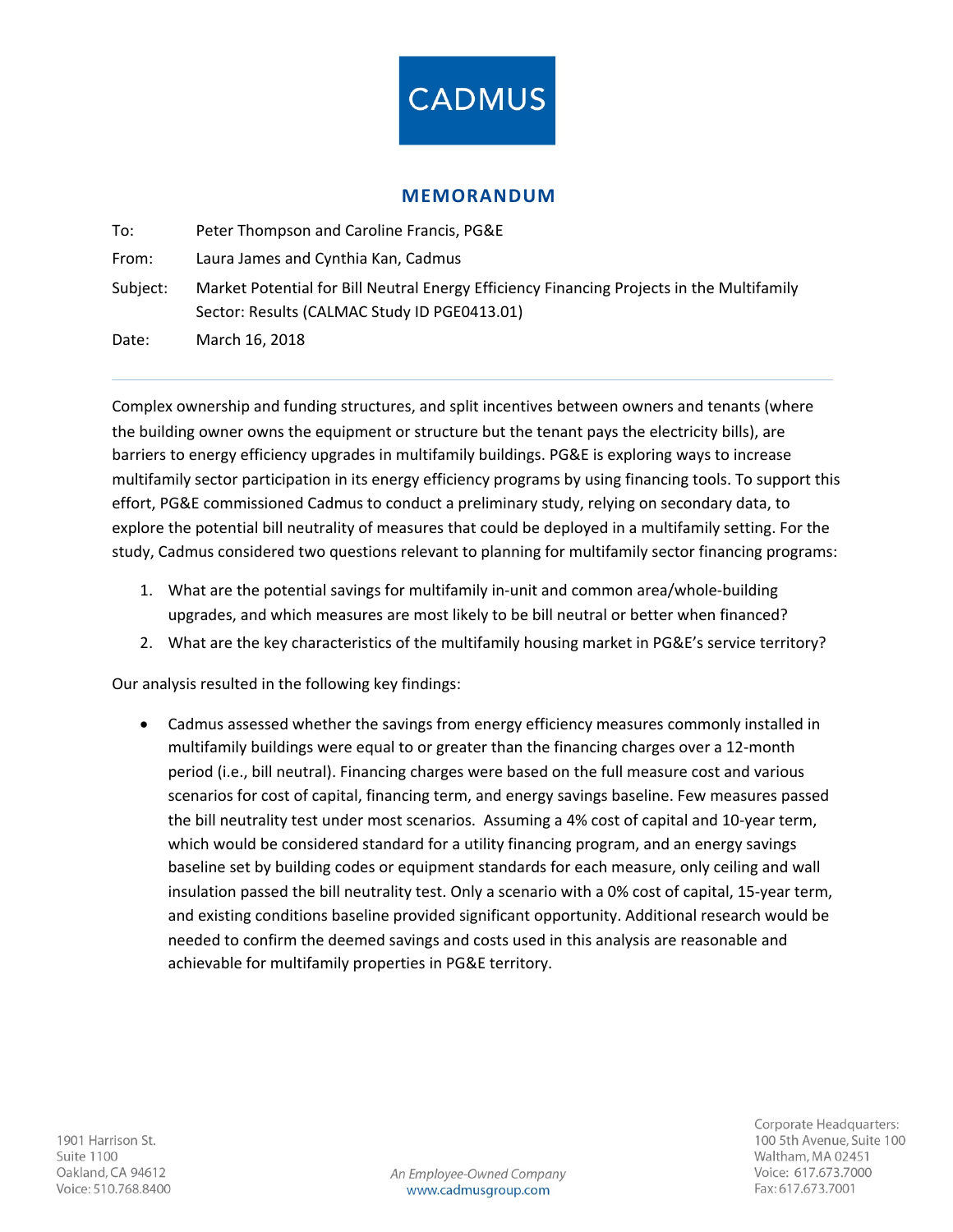- Although the San Francisco Bay Area and surrounding counties have a mild climate, this area has a high concentration of older properties built before California's energy codes existed. These buildings may offer greater energy savings opportunity due to their age, and the geographic concentration could make program marketing and operation less challenging.
- Outside the Bay area, landlords in counties with weak rental markets may be interested in energy efficiency upgrades as a way to differentiate their properties. Rural counties like Butte, Madera, Merced and Placer counties have relatively high rates of rental vacancy.
- Sutter, Yolo, and Stanislaus counties all have vacancy rates under 2%, indicating higher demand for available rental space, and are in hotter climate zones (Climate Zones 11 and 12, in the Sacramento and San Joaquin Valleys). In these counties, comfort may be a more important issue for renters, and landlords may have more funds available to make energy efficiency upgrades that improve comfort.

Detailed findings are also available in the attached Excel workbook (CALMAC Study ID PGE0413.02).

# *Bill Neutrality Assessment*

First, Cadmus estimated savings and costs for energy efficiency measures commonly installed in multifamily buildings, then used that information to identify measures with the potential to be bill neutral. For this study, a measure passed the bill neutrality test if it generated annual energy bill savings equal to or greater than the financing charges over the same 12-month period. Financing charges were based on the full measure cost.

#### **Data Sources**

Cadmus identified 135 different measures across 30 different measure categories (e.g. clothes washers, dryers, insulation, HVAC, etc.) for which we could identify savings and cost estimates. For measures that affect a whole building, such as central HVAC systems or ceiling insulation, we used multifamily savings estimates where available, and otherwise used commercial savings estimates. The complete list of measures is available in the attached workbook.

We compiled savings and cost estimates, including base and incremental costs, from multiple secondary sources. We reviewed dozens of sources, but ultimately relied on a few studies that provided the most comprehensive information. We limited the number of sources we consulted, to ensure underlying assumptions were as consistent as possible. Table 1 presents our final source list. Where estimates were available from multiple sources, we prioritized sources by comprehensiveness (the number of estimates provides for the same measure), date of study (with most recent chosen over older data), and proximity to PG&E territory. The workbook cites the specific source for each estimate.

| Title                                             | <b>Author/Publisher</b>                           | <b>Date</b>                  |  |
|---------------------------------------------------|---------------------------------------------------|------------------------------|--|
| <b>Technical Resource Manual</b>                  | <b>California Municipal Utilities Association</b> | 2016                         |  |
| Database for Energy Efficient Resources<br>(DEER) | California Public Utilities Commission            | Various  <br>$(2005 - 2017)$ |  |

#### **Table 1. Sources for Measure-Level Energy Savings and Cost Estimates**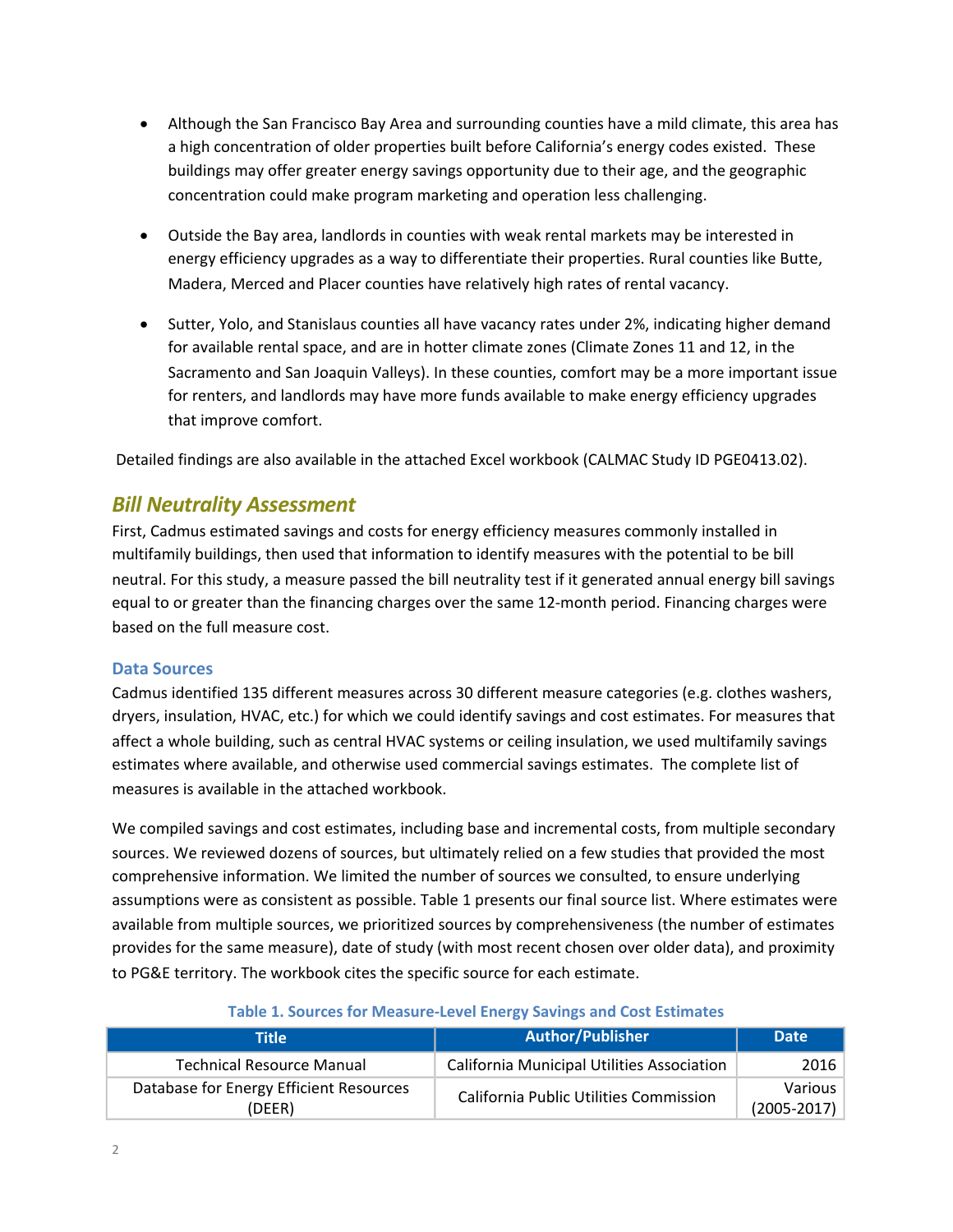| 2010-2012 Ex Ante Measure Cost Study -<br><b>Final Report</b> | Itron  | 2013                              |
|---------------------------------------------------------------|--------|-----------------------------------|
| Wisconsin-based research (unpublished)                        | Cadmus | <b>Various</b><br>$(2012 - 2017)$ |

We relied on California-based values wherever possible, and used data specific to PG&E territory where available. For weather-sensitive measures such as a central air conditioner or ceiling insulation, where the savings estimate varied by climate zone, we applied the estimate for Climate Zone 13 (which includes California's Central Valley and has some of the hottest/most extreme temperatures in PG&E's service territory). Since our hypothesis was that few if any measures would be bill neutral, we chose Zone 13, an area with more extreme temperature shifts, as the most likely to result in bill neutral savings. We weighted electricity and natural gas baseline usage by the distribution of fuel types in PG&E territory. We assessed savings based on both a pre-existing (early replacement) baseline, and a code/equipment standard (replace on burnout) baseline, as appropriate, and where data was available for both baselines.

## **Methodology**

To determine bill neutrality for measures with savings and cost data available, Cadmus modeled the potential bill savings and expected monthly financing payment. We assessed bill neutrality with annual capital costs of 0%, 4%, and 8%, and at three-, five-, eight-, 10-, 15-, and 20-year terms (capped at the estimated useful life of the measure). Cadmus assessed potential bill savings from each measure using five different rates, as shown in Table 2 and as appropriate for the type of measure.

| <b>Service Type</b>                             | <b>Electricity Schedule</b> | <b>Natural Gas Schedule</b> |
|-------------------------------------------------|-----------------------------|-----------------------------|
| Residential                                     | $F-1$                       | $G-1$                       |
| Residential (CARE)                              | $EL-1$                      | $GL-1$                      |
| Master-Metered                                  | EM.                         | GS                          |
| Master-Metered (CARE)                           | EML                         | GSL                         |
| <b>Common Area Meters (Small</b><br>Commercial) | $A-10$                      | $G-NR1$                     |

**Table 2. Electric and Natural Gas Rates Used in Analysis** 

PG&E uses tiered rates for residential and master-metered buildings. Cadmus simplified the rates to allow for a more straightforward calculation. For the residential E-1 rate, Cadmus used data on the average consumption by E-1 customers by month, provided by PG&E, to calculate the average dollars per kWh paid by residential customers. We applied that value as the residential rate to determine bill savings. We extended this calculated rate to the EM class as well, since consumption data for that customer class was not available, but the tiered rates are equivalent to the E-1 rates. For the CARE rates (EL-1 and EML), we used the average per-kilowatt-hour charge published by PG&E in March 2017. The A-10 rate is not tiered, so Cadmus used the published rate.

For natural gas rates, Cadmus assumed that all usage was at the base rate. The specific rates and the source for each are included in the workbook.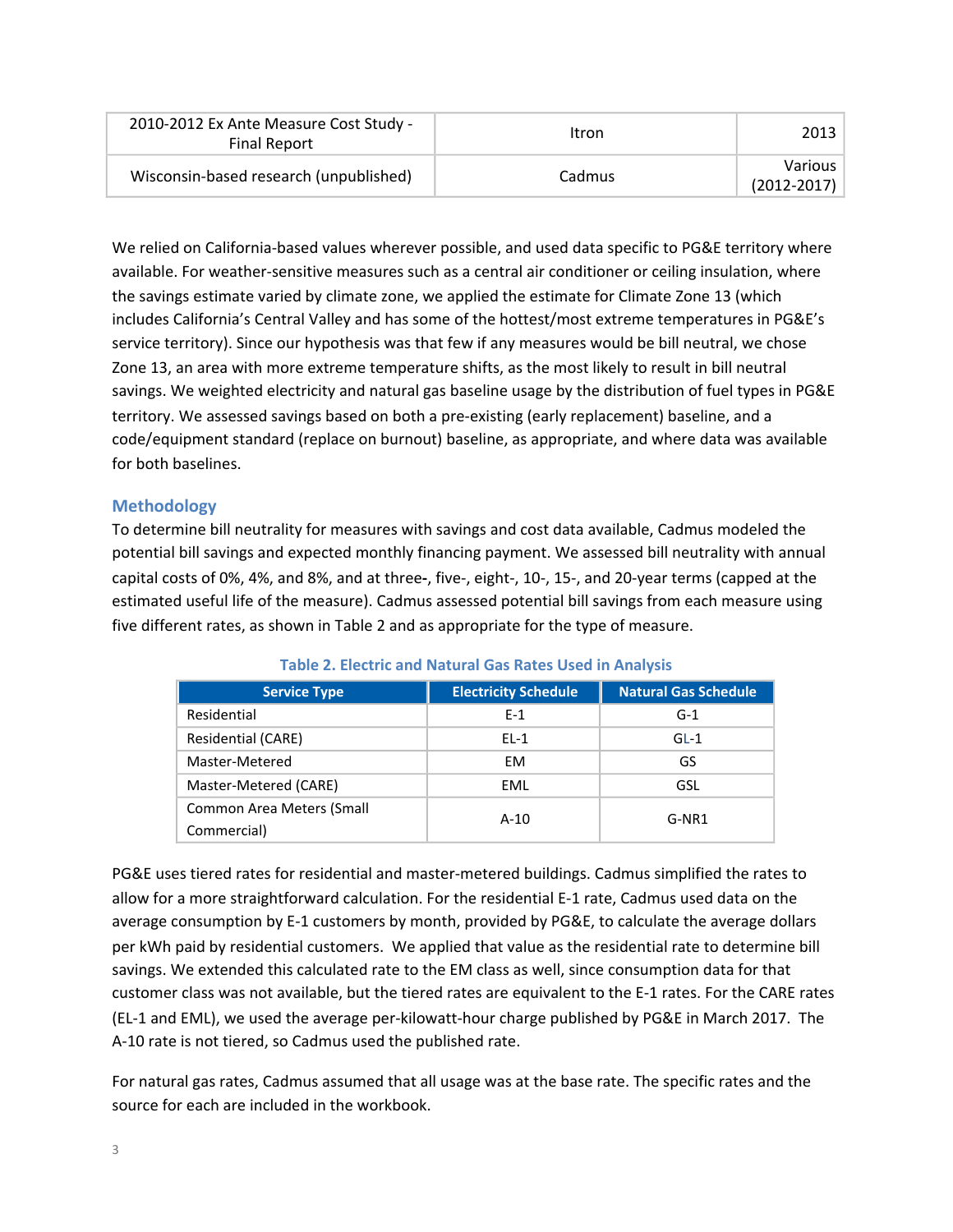#### **Key Findings**

As expected, increasing the capital cost or reducing the financing duration both result in higher monthly charges. In addition, changing the rate from the standard rate to the CARE rate for residential or mastermetered projects results in lower bill savings. However, bill neutrality was most sensitive to the baseline assumption. The least-restrictive scenario we applied in this study uses the following assumptions:

- financing at 0% cost of capital and with a 15-year term,
- a meter on a standard rate (non-CARE), and
- a project that results in early replacement and therefore assumes the pre-existing baseline.

Table 3 shows the measures that passed the bill neutrality test under this least-restrictive scenario, and where bill neutrality persists when the baseline is shifted to code or a regulatory standard. (Measures with a project cost less than \$500, such as boiler pipe wrap, were excluded because they are unlikely to require financing.) Table 3 also shows how each measure that passed the least-restrictive test performed when the scenario changed to a 4% cost of capital and a 10-year term.

|                                           | 0% Cost of Capital, 15-year<br>term    |                                         | 4% Cost of Capital, 10-year<br>term    |                                         |
|-------------------------------------------|----------------------------------------|-----------------------------------------|----------------------------------------|-----------------------------------------|
| <b>Measure Description</b>                |                                        |                                         |                                        |                                         |
|                                           | <b>Pre-existing</b><br><b>Baseline</b> | <b>Code/Standard</b><br><b>Baseline</b> | <b>Pre-existing</b><br><b>Baseline</b> | <b>Code/Standard</b><br><b>Baseline</b> |
| <b>Master Metered</b>                     |                                        |                                         |                                        |                                         |
| CEILING/ATTIC INSULATION (Base = R-<br>0) | Pass                                   | N/A                                     | Pass                                   | N/A                                     |
| <b>CLOTHES WASHER</b>                     | Pass                                   | Fail                                    | Pass                                   | Fail                                    |
| <b>ECM</b>                                | Pass                                   | Pass                                    | Fail                                   | Fail                                    |
| MINI-SPLIT AC                             | Pass                                   | Fail                                    | Fail                                   | Fail                                    |
| POOL PUMP                                 | Pass                                   | Fail                                    | Pass                                   | Fail                                    |
| <b>WALL INSULATION</b>                    | Pass                                   | N/A                                     | Pass                                   | N/A                                     |
| <b>WATER HEATER</b>                       | Pass                                   | Fail                                    | Pass                                   | Fail                                    |
| <b>Residential</b>                        |                                        |                                         |                                        |                                         |
| <b>CLOTHES DRYER</b>                      | Pass                                   | Pass                                    | Pass                                   | Fail                                    |
| <b>COOKING OVEN/STOVE</b>                 | Pass                                   | Fail                                    | Fail                                   | Fail                                    |
| MINI-SPLIT AC                             | Pass                                   | Fail                                    | Fail                                   | Fail                                    |
| <b>WATER HEATER</b>                       | Pass                                   | Fail                                    | Pass                                   | Fail                                    |
| <b>Small Commercial</b>                   |                                        |                                         |                                        |                                         |
| <b>CLOTHES WASHER</b>                     | Pass                                   | Fail                                    | Fail                                   | Fail                                    |
| POOL PUMP                                 | Pass                                   | Fail                                    | Pass                                   | Fail                                    |

#### **Table 3. Results of Bill Neutrality Test Under Two Scenarios**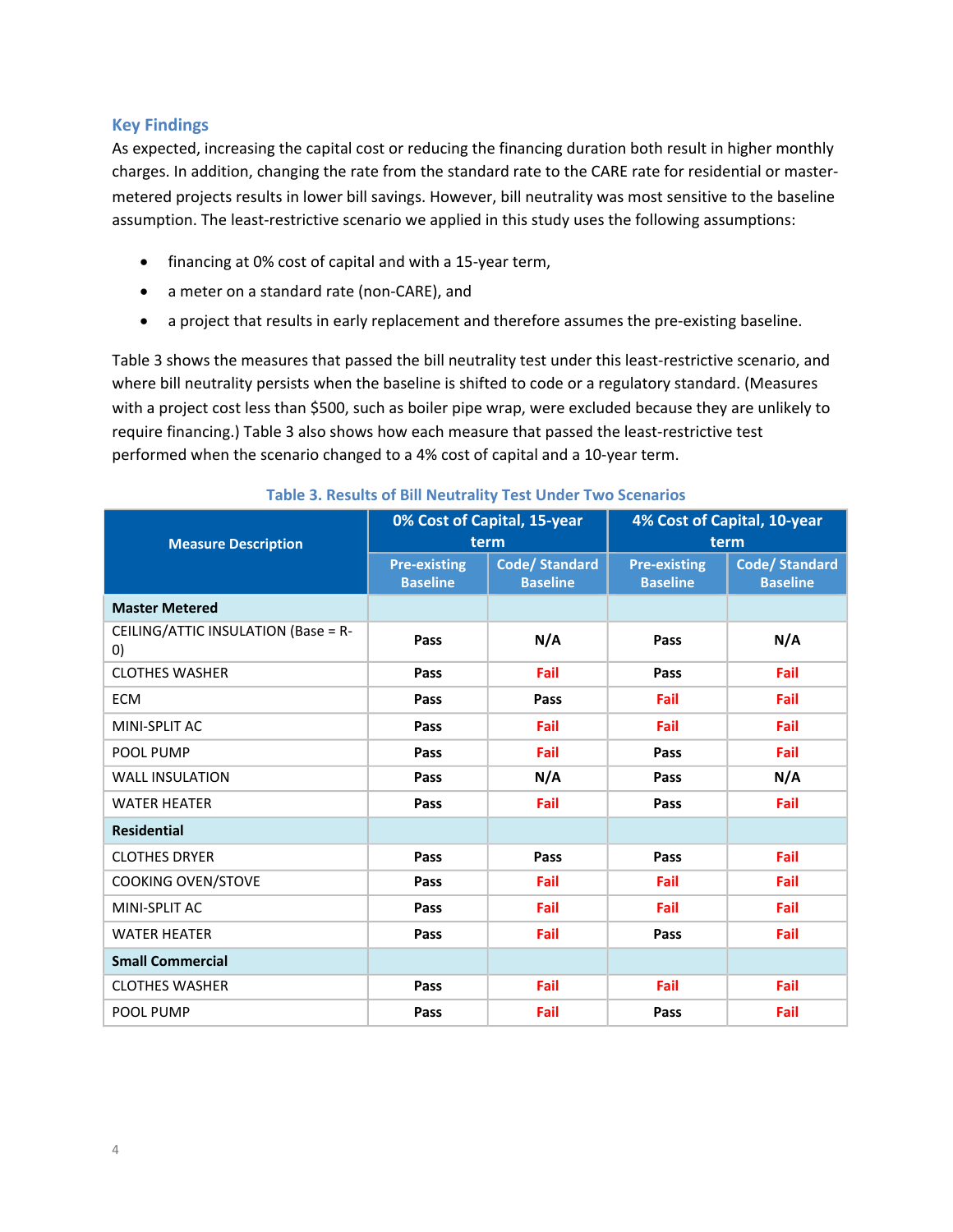# *Multifamily Market Characterization*

Because Cadmus found few major measures that met the bill neutral threshold (as shown in Table 3), PG&E requested Cadmus conduct a high-level assessment of the multifamily buildings market in PG&E territory and determine general characteristics that are indicators of opportunities for energy saving improvements.

#### **Data Sources and Methodology**

Cadmus used data from the 2009 *Residential Energy Consumption Survey* (RECS)<sup>1</sup> and the 2016 *American Community Survey* (ACS)<sup>2</sup> to characterize the multifamily market and inform potential future PG&E program planning in this sector.

The RECS contains highly detailed information on building shell and energy equipment, as well as some general information on the number of units by building type and building age. Cadmus did not analyze every one of the several hundred data fields included in the survey, instead selecting key data to give a broad overview of the sector. The full data set can be downloaded from the U.S. Energy Information Administration website. Cadmus used the 2009 RECS data instead of the 2015 RECS data because the 2009 survey was expanded to allow for more granular analysis. The expanded data set was structured to provide estimates for the state of California, rather than only providing estimates for the five Pacific states as a region.

The 2016 ACS provides more general information on building type, as well as details of occupancy and housing cost, such as total number of units, number of buildings by size and type, occupancy rates, rental rates, and average rent. The data is available at the county level for 40 of California's 58 counties; 33 of those 40 counties are in PG&E territory. Using the California Energy Commission's climate zone map, we also identified the primary climate zone for each county, and aggregated county data by climate zone. Finally, we applied the California Department of Finance's 2017 county population estimates. The Excel workbook provides all analysis at the climate zone level and the county level. It also includes ACS summary data, for use in future research.

## **Analytic Highlights**

Below we present highlights from the analysis of each data set, such as building age and distribution of number of units, saturation of certain measures, and areas where we found the highest concentration of multifamily structures built before Title 24 took effect.

## *2009 RECS Analysis (California)*

 

The statistics below describe multifamily homes in California.

 $1$  U.S. Energy Information Administration, Residential Energy Consumption Survey, 2009. Data accessed online:

https://www.eia.gov/consumption/residential/data/2009/index.php?view=microdata <sup>2</sup> U. S. Census Bureau, American Community Survey, 2016. Data accessed online:

https://factfinder.census.gov/faces/nav/jsf/pages/searchresults.xhtml?refresh=t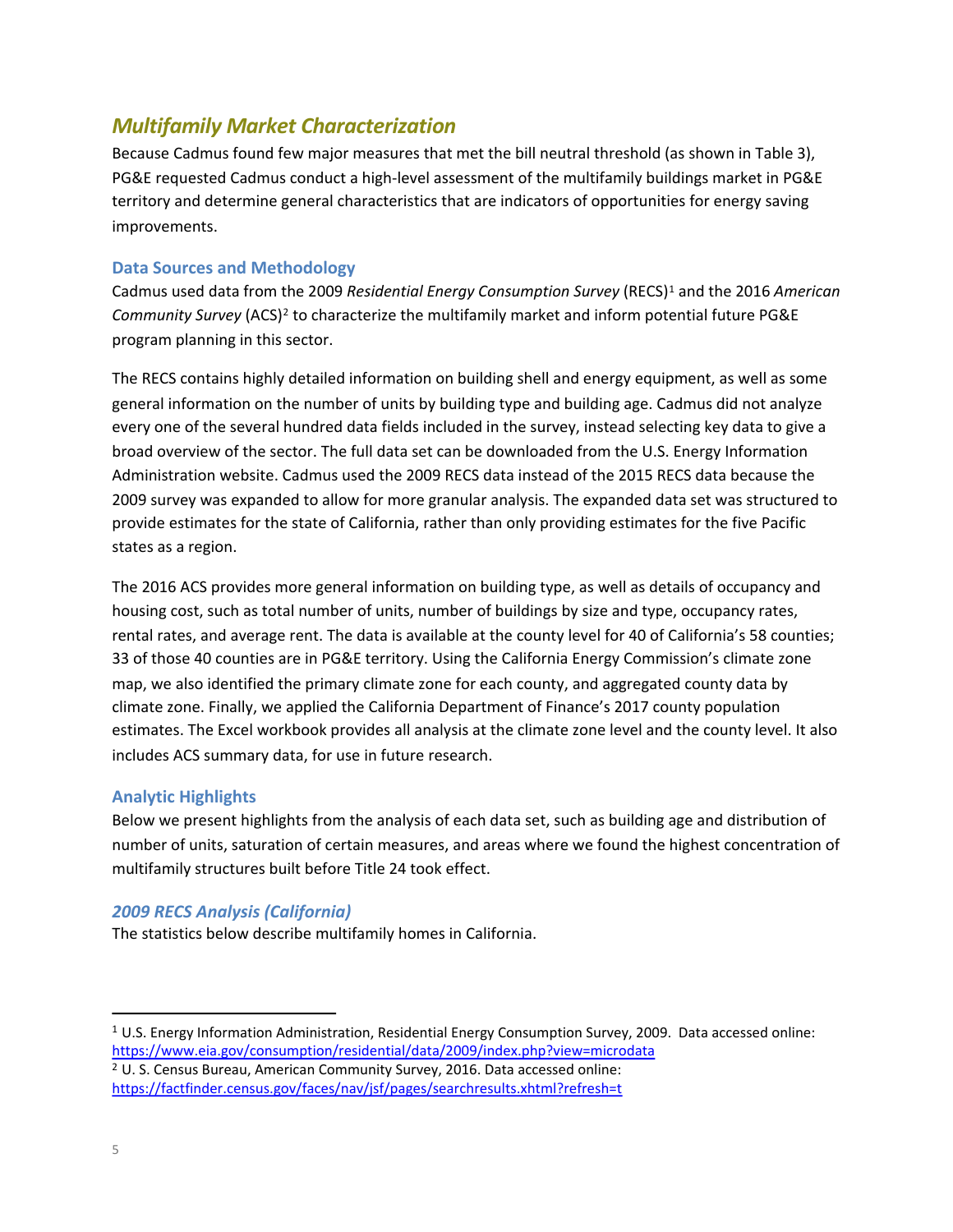#### **General Characteristics**

Most multifamily buildings have at least five units, with a median in the 11-20 unit range. The majority of these buildings were built before Title 24 codes, which likely increased the energy efficiency of new construction, went into effect in 1978. Most multifamily residents are renters.

- 74% of multifamily units (those in buildings of two units or more) are in buildings of five units or more<sup>3</sup>
- Figure 1 shows the distribution of buildings with five or more units, binned by building size. Of the buildings with five or more units, 40% have of 10 or fewer units per building

## Figure 1. Distribution of Multifamily Building Stock with 5+ Units, Binned by Number of Units per **Building**



- 88% of units in buildings with two units or more are occupied by renters
- 65% of multifamily buildings with five or more units were built before 1980, and 76% of multifamily buildings with two to four units were built before 1980 (See Figure 2). The California Energy Code is part 6 of Title 24 of the California Code of Regulations, which contains the regulations that govern the construction of buildings in California and would apply to major renovations and new construction. It was created in 1978, and would not have applied to buildings built before that year. However, we assume that some fraction of buildings built before 1978 have undergone major renovations triggering Title 24 compliance.

<u> 1989 - Jan Barat, martin amerikan basar dan bagi dan bagi dan bagi dalam bagi dan bagi dan bagi dan bagi dan</u>

<sup>&</sup>lt;sup>3</sup> PG&E's multifamily upgrade program defines a multifamily building as having five or more attached dwelling units in each building. See https://multifamilyupgrade.files.wordpress.com/2015/02/pge-multifamilyupgrade\_customer-handbook\_v20174.pdf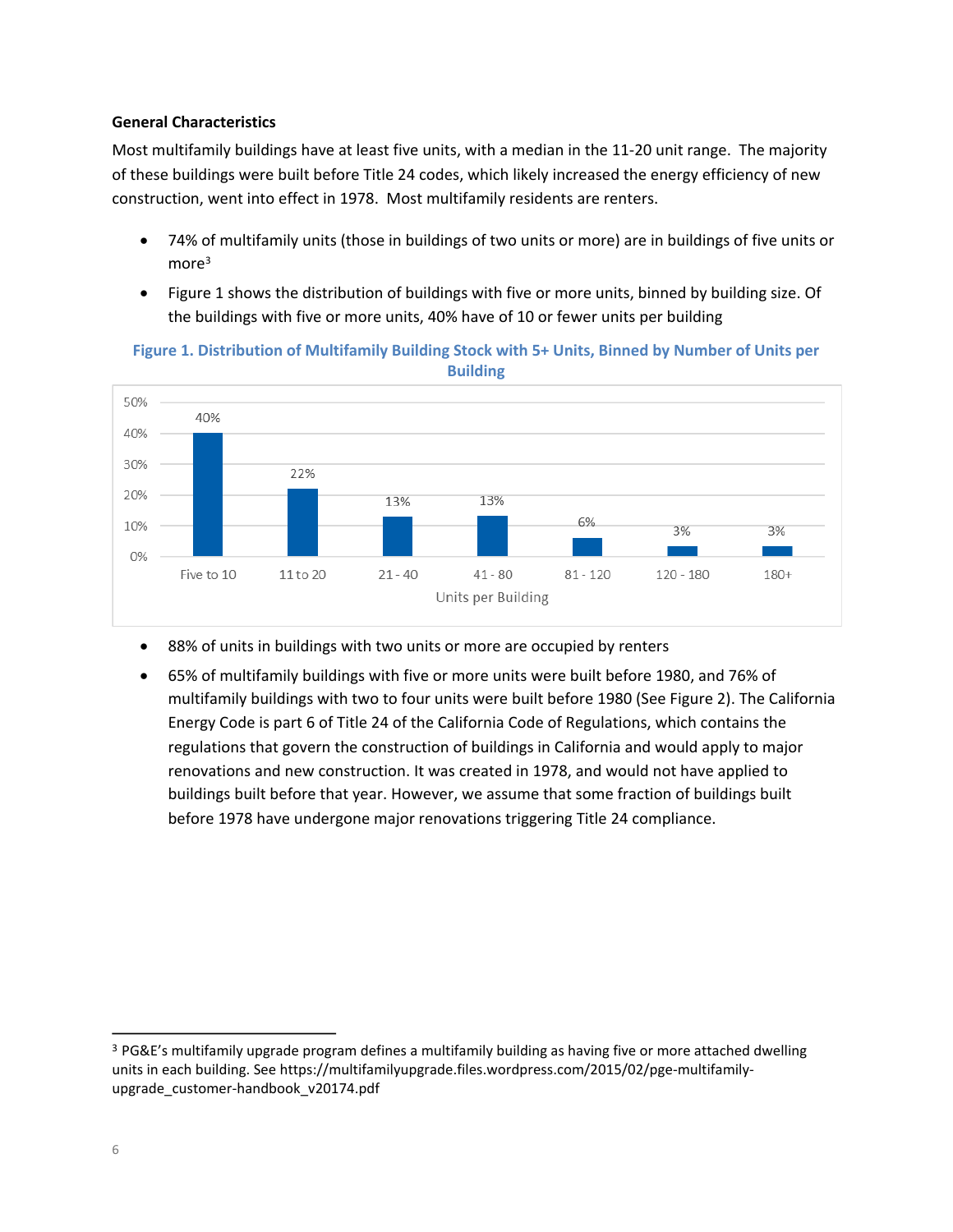

**Figure 2. Multifamily Existing Building Stock by Decade of Construction** 

#### **Building Shell**

The majority of multifamily residents think their unit is sufficiently insulated. A small percentage have taken small or moderate steps to improve their building shell performance, by adding weather-stripping or new windows.

• The majority of multifamily residents think their unit is adequately insulated (49%) or wellinsulated (24%) (See Figure 3)



#### **Figure 3. Resident Perception of Building Insulation Level**

- 13% of multifamily residents have added some type of caulking or weather stripping, and 3% have added insulation
- 13% of multifamily residents have updated at least some of the windows in their apartment/condo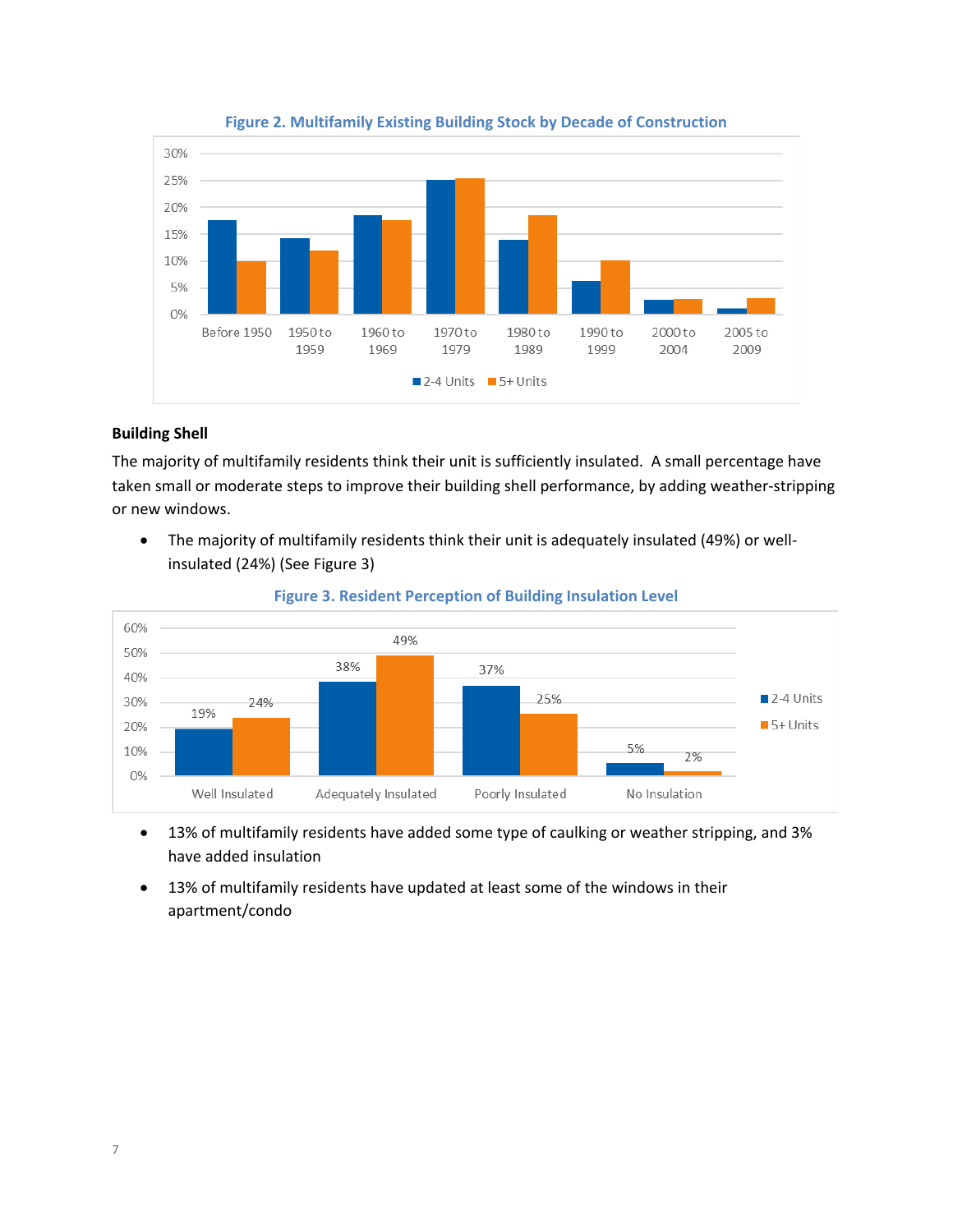#### **Space Heating**

Among multifamily units that have space heating, natural gas heat sources are more common than electric heat sources. Larger buildings, with 5 or more units, are less likely to have space heating than smaller buildings. About 25% of units with space heating equipment in larger buildings use a zonal heating device.

- 42% of multifamily units use natural gas for heating, 33% use electricity, and 24% have no major heating equipment
- 27% of units in buildings with five or more units have no heating equipment, compared to 16% of units in buildings with two to four units
- Forced air furnaces are the most common type of heating equipment, but other types of equipment are present in significant numbers (see Figure 4)



#### **Figure 4. Distribution of Types of Space Heating Equipment**

## **Cooling**

Just over half of multifamily units do not have air-conditioning equipment. Among those that do, central air-conditioning is slightly more common than wall or room units.

• 52% of multifamily units do not have cooling equipment (no central unit, wall unit, or room unit equipment). 27% have central air conditioning and 21% use a window or wall unit (See Figure 5)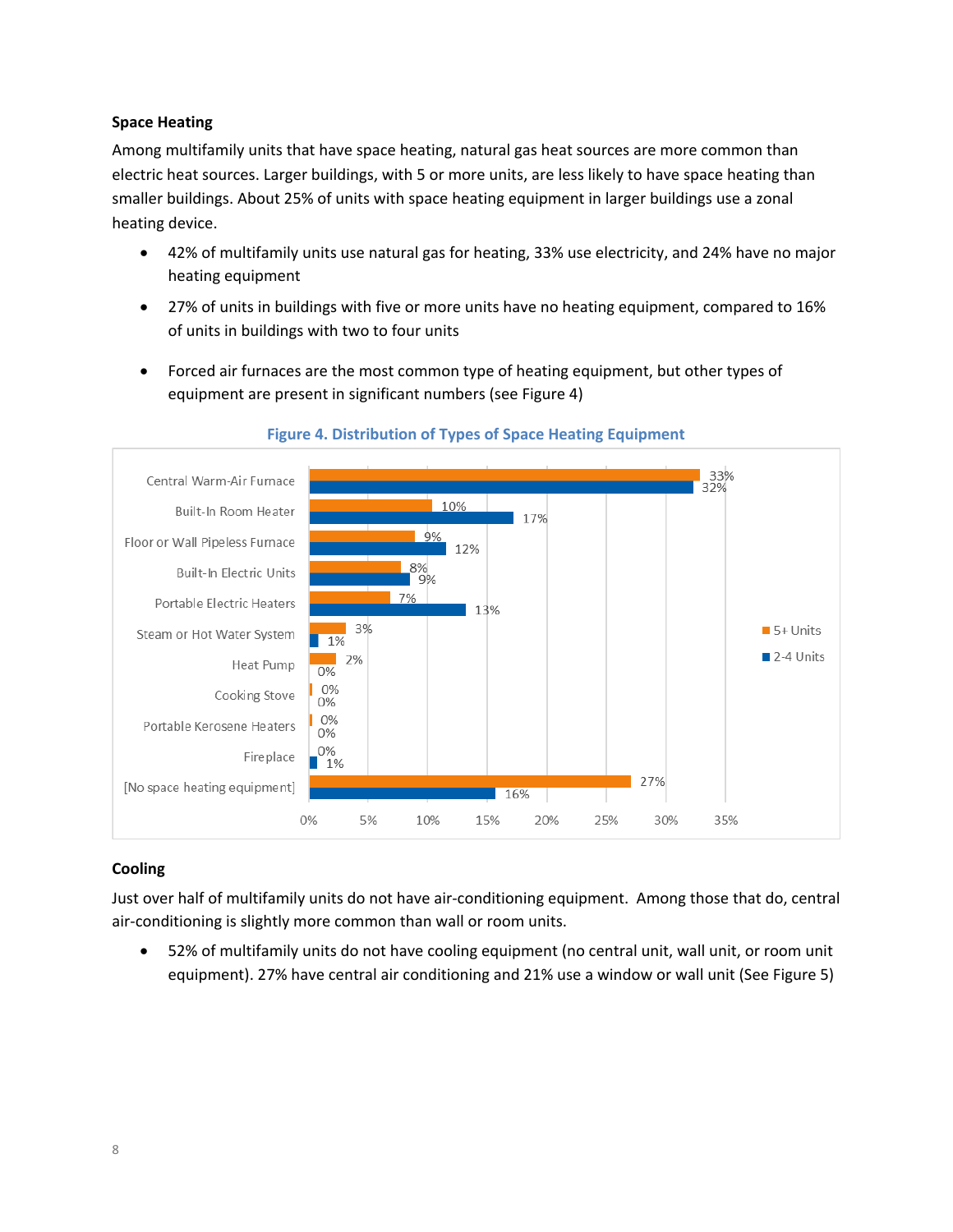

#### **Figure 5. Distribution of Cooling Equipment**

#### **Water Heating**

About half of multifamily units use shared water heating equipment, which is often much older than the expected useful life for this equipment. Water heaters in individual units tend to be newer than shared water heating equipment.

- 50% of multifamily units use a shared water heater
- As shown in Figure 6, 34% of water heaters that are *not* shared with other units are 10 years or older, compared to 46% of water heaters that are shared by multiple units. (The bill neutrality analysis assumed non-heat pump storage water heaters had a 10-year useful life)



#### **Figure 6. Distribution of Water Heaters by Age**

#### *2016 ACS Analysis*

The statistics below describe all homes (unless otherwise specified) in the 33 counties outlined in the 2016 ACS that are in PG&E territory, across nine climate zones.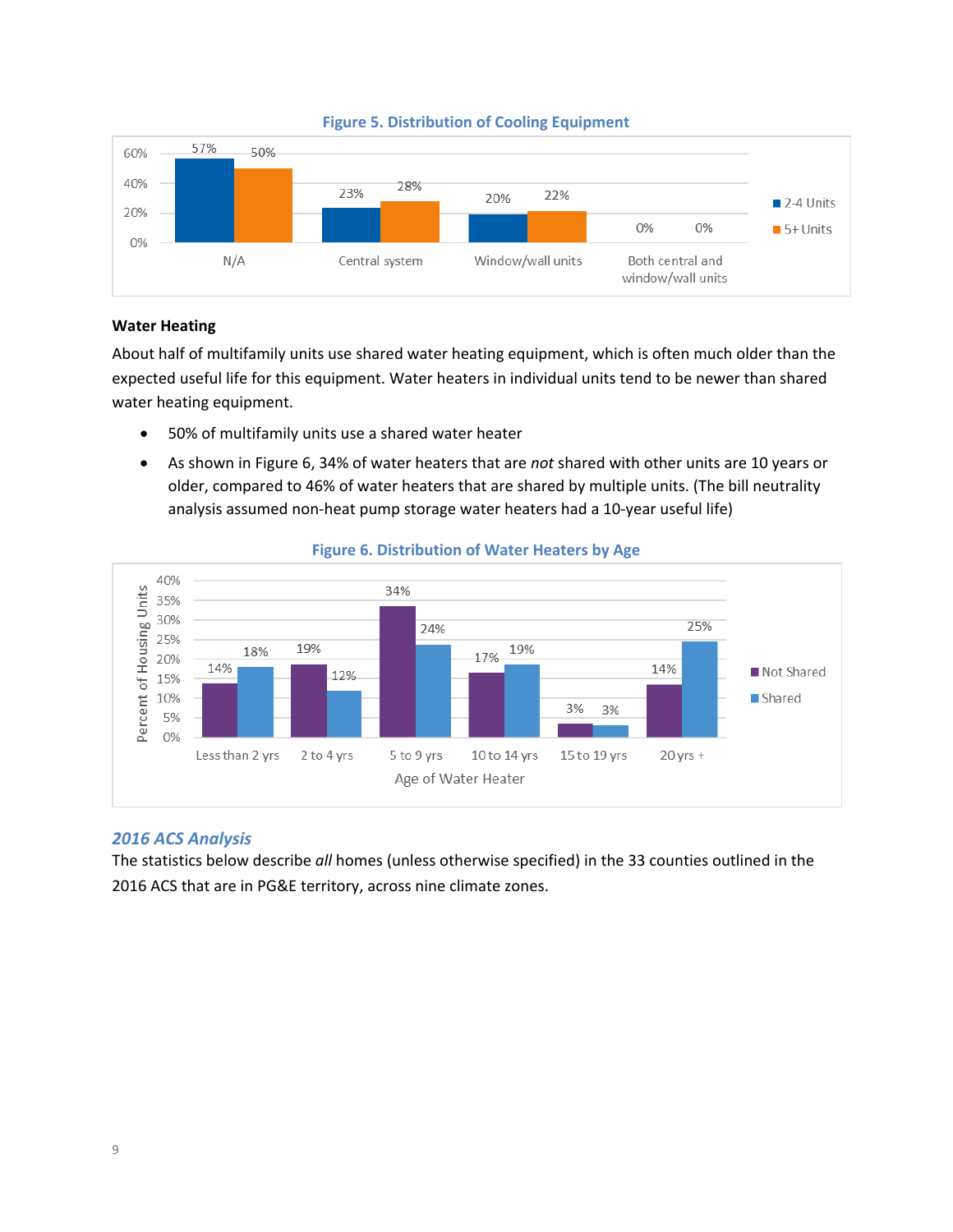#### **Building and Unit Distribution**

Piloting programs in areas of concentrated eligibility can make programs easier to operate. Multifamily buildings in PG&E territory are concentrated in the San Francisco Bay area, which has a milder climate than other parts of the territory.

- Climate Zone 3 (which includes the San Francisco Bay Area) has the highest number of multifamily units of any of the nine climate zones in PG&E territory (742,262 units, 43% of the total in PG&E counties), despite having only 30% of the population in the 33 counties included in this study
- Santa Clara County has the highest number of 20-unit or more buildings, with 19% of all buildings of this size in the PG&E territory (San Francisco County has 18%). Santa Clara and San Francisco Counties have 12% and 5% of the population included in this study, respectively.

#### **Rental Market**

The split incentive between renters and building owners can make energy efficiency programs more challenging. The level of demand for rental units can also impact how willing building owners are to participate in a program. Corresponding to the high concentration of multifamily buildings, Climate Zone 3 counties also have the highest percentage of renters.

- San Francisco County has the highest percentage of rental housing among occupied housing units (62%)
- Across all counties in PG&E's service territory, rentals comprised 44% of occupied housing units

## **Building Age**

Older buildings tend to have more energy saving opportunities. Climate Zone 3, although milder than other parts of the territory, does have older building stock. Within the climate zone, buildings in San Francisco are oldest.

- Climate Zone 3 has the highest percentage of residential buildings built in 1979 or earlier (69%)
- Of Climate Zone 3 counties, Contra Costa has the lowest percentage of buildings built in 1979 or earlier (55%), and San Francisco County has the highest percentage (82%)

## *Conclusions*

## **Bill Neutrality**

An existing conditions baseline is essential for ensuring that equipment measures achieve maximum savings. The bill neutrality of all measures was more sensitive to the baseline condition than to any other factor we evaluated. This distinction does not affect insulation or air-sealing measures, where the concept of "early replacement" does not apply.

Along with baseline, cost of capital and financing term also affected results. Assuming a 4% cost of capital and 10-year term, which would be considered standard for a utility financing program, and an energy savings baseline set by building codes or equipment standards for each measure, only ceiling and wall insulation in a master-metered building passed the bill neutrality test. Only a scenario with a 0% cost of capital, 15-year term, and existing conditions baseline provided significant opportunity across all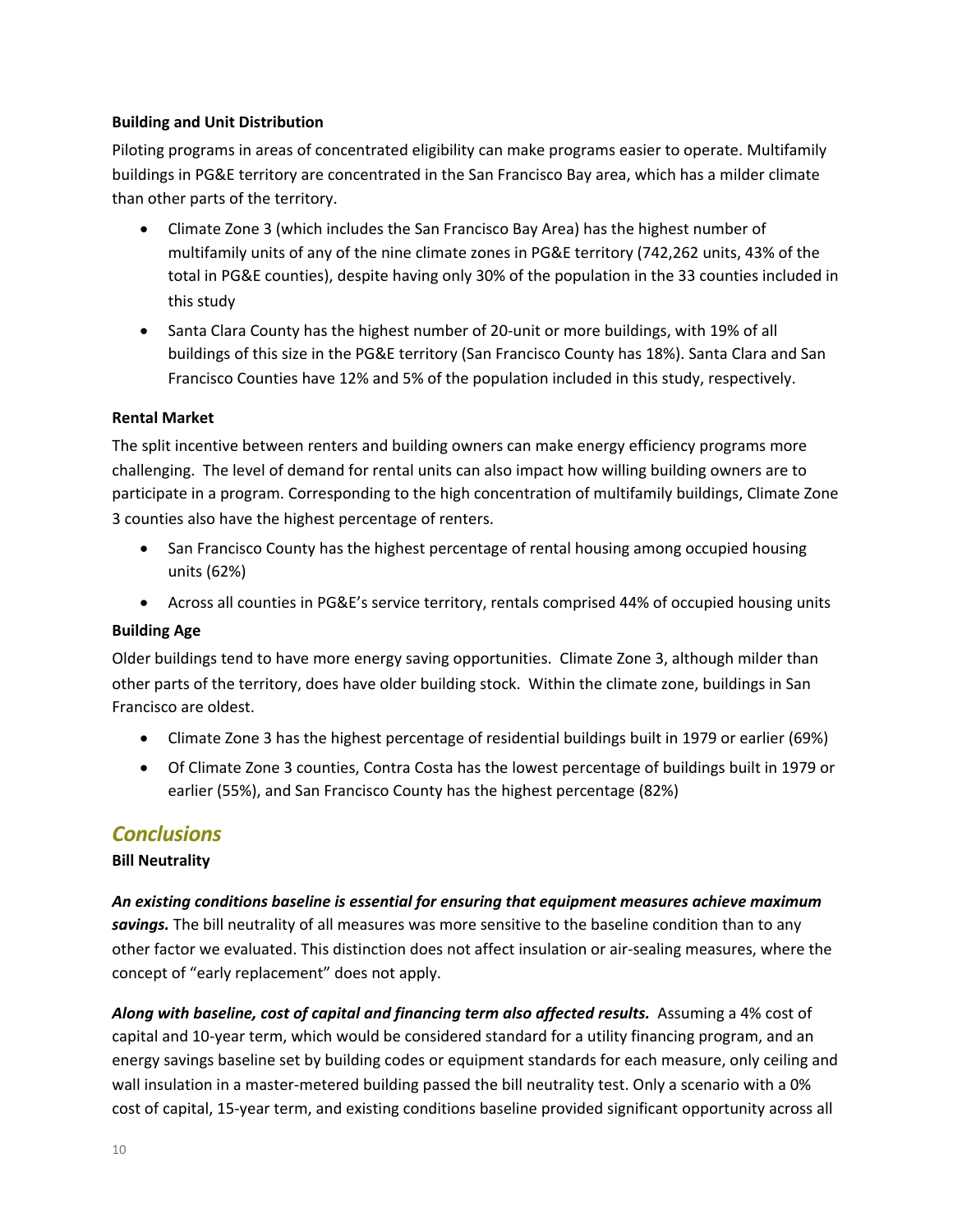measures. However, to provide more bill neutral options, measures could be partially financed or subsidized.

*Master-metered buildings had the most bill neutral measures.* **This result was due to the fact that** master-metered buildings pay the same higher rate that residential customers do, but achieve wholebuilding savings on the same scale as commercial buildings.

#### **Multifamily Market**

Factors that could influence multifamily program design include geographic concentration of inefficient buildings, ownership and management structure (individual versus a property management company, for example), climate, building age, and the competitiveness of the rental market.

Areas with strong demand for rental space combined with temperature extremes may be optimal for *multifamily energy efficiency programs.* Sutter, Yolo, and Stanislaus counties all have vacancy rates under 2%, indicating higher demand for available rental space, and are in hotter climate zones (Climate Zones 11 and 12, in the Sacramento and San Joaquin Valleys). In a strong rental market, landlords may have less incentive to compete for renters, but will have more funds available for building improvements. In addition, a market where rents are high regardless of the building energy efficiency, there may be higher demand for a "value-added" space that offers lower energy bills and increased comfort. Comfort will be most important in more severe climates.<sup>4</sup>

*Despite* the mild climate, a multifamily financing program in Climate Zone 3 could potentially benefit from higher savings opportunities in older buildings and a concentration of eligible multifamily **building stock.** The San Francisco Bay Area and surrounding counties do not experience extreme temperatures, but do have a high concentration of older properties built before California's energy codes existed. The first version of the energy code went into effect in 1978. Areas with the highest concentrations of multifamily buildings constructed prior to 1978 include all counties in Climate Zone 3, including San Francisco, San Mateo, Marin, Alameda and Santa Cruz counties. However, because the analysis assumed Climate Zone 13 values for weather-sensitive measures, further analysis accounting for Climate Zone 3-specific costs and savings would need to be conducted.

In rural counties like Butte, Madera, Merced and Placer counties, a multifamily financing program *would need to account for the relatively high rates of rental vacancy.* For multifamily housing, the split incentive is one of the most difficult obstacles to increasing uptake of energy efficiency improvements. In a weak rental market, there will be more competition among landlords. This may increase their willingness to consider energy efficiency improvements as a way to differentiate their property from other similar properties. However, in a weak rental market, landlords will be more sensitive to the upfront cost of improvements.

## **Considerations for Additional Research**

<sup>&</sup>lt;u> 1989 - Jan Barat, martin amerikan basar dan bagi dan bagi dan bagi dalam bagi dan bagi dan bagi dan bagi dan</u> <sup>4</sup> Program planners would need to consider how best to serve areas that receive electric service from the Sacramento Municipal Utility District and gas service from PG&E.